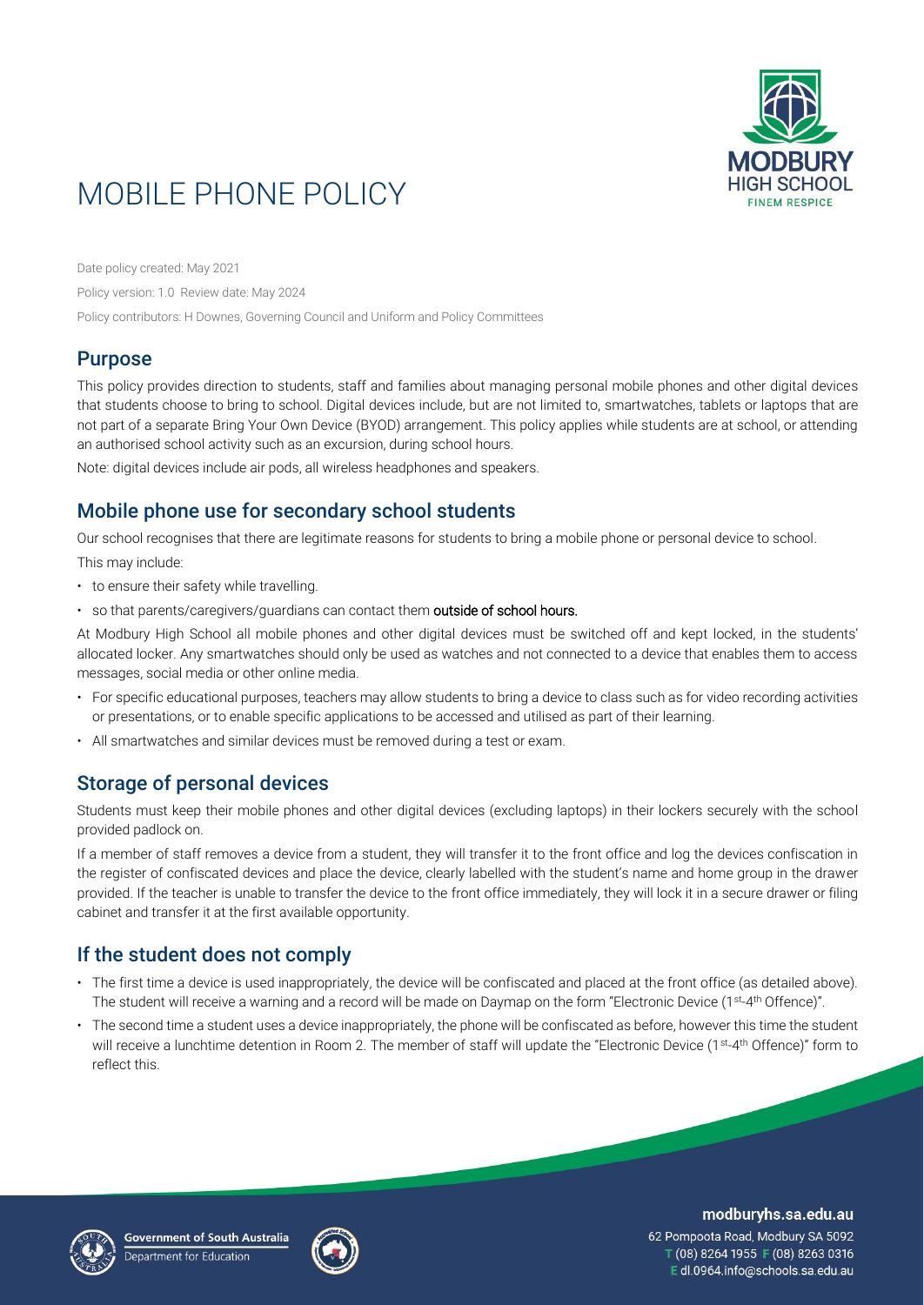

- On the third occasion a phone is used inappropriately, the phone will be confiscated as before and the student will receive an after school detention. The member of staff will update the "Electronic Device (1st -4 th Offence)" form to reflect this.
- On the fourth and subsequent occasion of misuse the phone will be confiscated and the student will receive a Behaviour Refocus Day in the Learning Centre. The member of staff will update the "Electronic Device (1st -4 th Offence)" form to reflect this.

#### COLLECTING A CONFISCATED PHONE AND NOTIFICATION TO PARENTS

- When a device is confiscated, the student can collect the device from the front office at the end of the day and sign the register to confirm they have collected it
- When a device is confiscated for a second time or more, a text message will be sent to the parent/caregiver/guardian to let them know what has occurred. In the case of a Behaviour Refocus Day, the Year Level Manager will call the parent/caregiver/guardian to discuss the day and to look at ways to support the student to use their phone in a more responsible manner.

### Internet connection for personal devices

Students have access to the school's WIFI for the purposes of connecting BYOD devices for educational purposes. Mobile phones must not be connected to the school's WIFI system as this is for educational purposes.

### Roles and responsibilities

#### Principal

Make sure:

- this policy is clearly communicated and accessible to all students, staff and families.
- there is a process for regular review of the policy.
- secure storage is provided for student personal devices that are handed in to school staff and individual lockers or locks that the school provides for students to store their belongings are appropriately secure.
- processes are in place for monitoring internet and school network use by all members of the school community.

Enforce the school's policy and responses to instances of non-compliance.

Report and respond to incidents of inappropriate use of personal devices in line with department policy and procedures and any legislative requirements.

Consider requests for exemptions from the school policy from parents, adult or independent students on a case-by-case basis. Make sure that approved exemptions are documented and that relevant staff are informed about students' exemptions.

Model appropriate use of mobile phones and support families to understand the importance of promoting safe, responsible and respectful use of mobile phones to their children.

#### School Staff

Deliver learning opportunities and maintain a safe and productive learning environment. Take steps to minimise distractions from the non-educational use of personal devices in the learning environment.

Respond to instances of non-compliance in line with the school's policy.

Report and respond to incidents of inappropriate use of personal devices in line with Department policy and procedures and any legislative requirements.





#### modburyhs.sa.edu.au

62 Pompoota Road, Modbury SA 5092 T (08) 8264 1955 F (08) 8263 0316 Edl.0964.info@schools.sa.edu.au